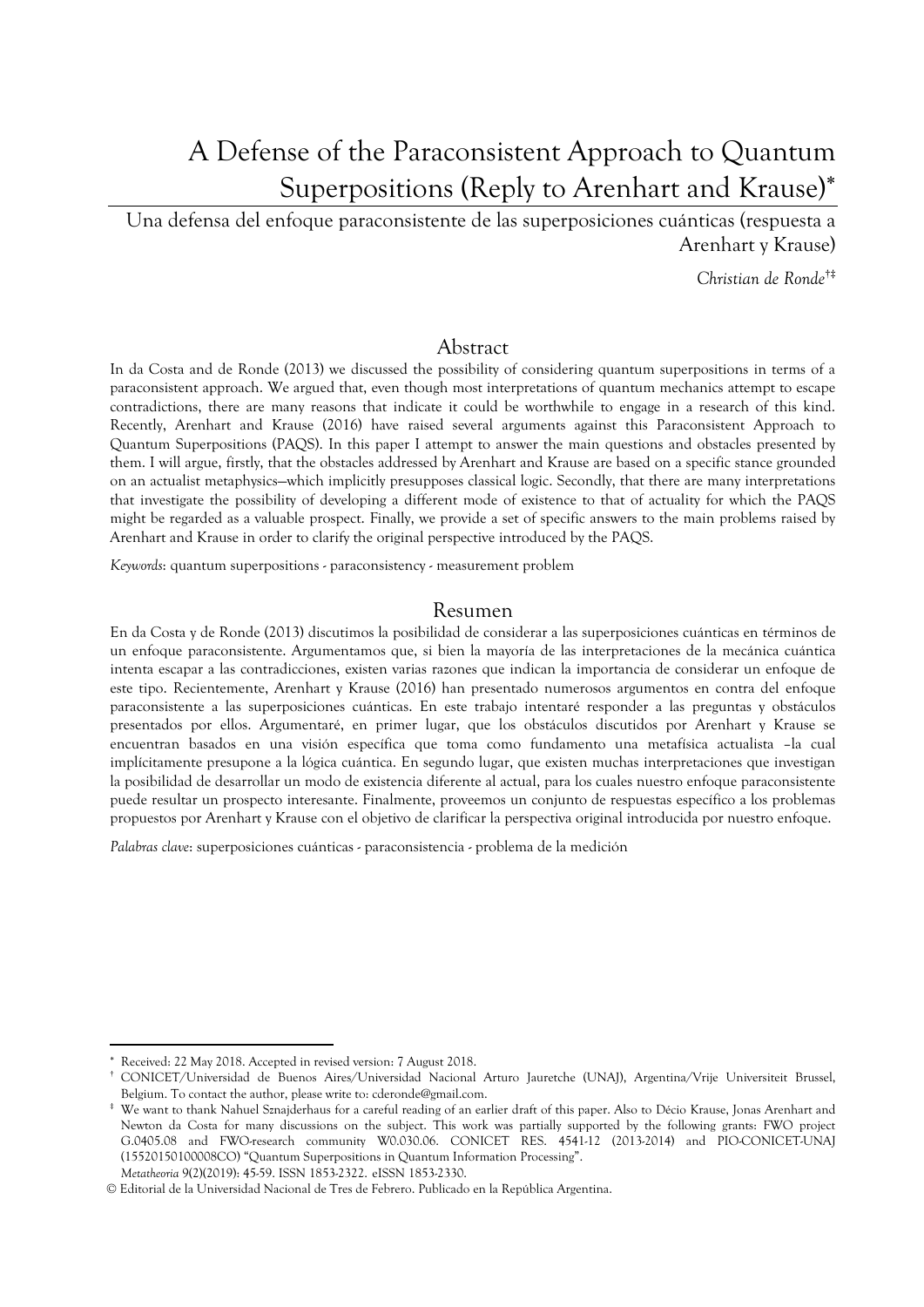# 1. Metaphysical stances and problems

In da Costa and de Ronde (2013) we argued in favor of the possibility of considering quantum superpositions in terms of a paraconsistent approach. Even though most interpretations of Quantum Mechanics (QM) attempt to escape the debate about contradictions within superposed states, we presented several reasons why it could be worthwhile to engage in a research of this kind. In short, the PAQS calls the attention to the presence of contradictory statements within superposed "Schrödinger cat states"; e.g. 'the electron has spin up' and 'the electron has spin down', 'the atom is decayed' and 'the atom is not decayed', etc. Orthodox quantum logic escapes this debate by interpreting these statements in relation to their possible future actualization. However, such a reply leaves unanswered the question regarding the reference of such states in the present tense.

Recently, Arenhart and Krause (2016) have raised several arguments against the Paraconsistent Approach to Quantum Superpositions (PAQS). Their obstacles are condensed in the following six main statements:

- I. The PAQS does not allow for contradictions due to its incompatibility with the Semantic Requirement, the Minimal Property Ascription Condition and the Paraconsistent Property Ascription.
- II. The PAQS obscures the meaning of probability in QM.
- III. The PAQS does not explain the measurement problem.
- IV. Contrary to what is claimed by PAQS, contradictions are not observed in QM.
- V. The PAQS inflates unnecessarily the population of the world with contradictions.
- VI. The PAQS does not explain the vanishing of terms in the superposition after measurement.

First of all we must remark that in da Costa and de Ronde (2013) we did not propose an interpretation nor a metaphysical scheme but only called the attention to the need of considering all terms in a quantum superposition as being part of physical reality—not necessarily in the actual realm—and the possibility of doing so in formal terms through paraconsistent logics. However, including contradictions might be regarded as preparing the stage for a metaphysical step. This is why we believe that—now entering the scenery of metaphysics—the remarks and considerations of Arenhart and Krause deserve careful attention as well as answers. In this paper we will argue that:

- i) Arenhart and Krause place their obstacles from a specific actualist metaphysical frame, which we will characterize in terms of what we call orthodoxy.
- ii) That this is not necessarily the only possible representation of quantum physical reality. And that from the perspective of many interpretations which consider a realm of existence different to actuality, the PAQS can be regarded as a valuable prospect. Furthermore, that within such non-actualist metaphysical schemes, the problems and obstacles raised by Arenhart and Krause disappear.

In *The Empirical Stance*, Bas van Fraassen makes a remarkable claim: "The problem of appearance and reality affects first of all philosophy itself. I argue for a view of philosophy as a stance, as existential" (2002, p. xviii). To consider philosophy as a stance, as existential, means that our analysis is not void of values, intentions and presuppositions. These must be made explicit in order to be honest about the limits of our own problems and arguments. From this perspective—which we strongly support—, quite immediately we are driven into the specific consideration of the metaphysical presuppositions that we accept or not within a particular analysis. Physics does not escape this state of affairs. As remarked by Einstein: "The problem is that physics is a kind of metaphysics; physics describes 'reality'. But we do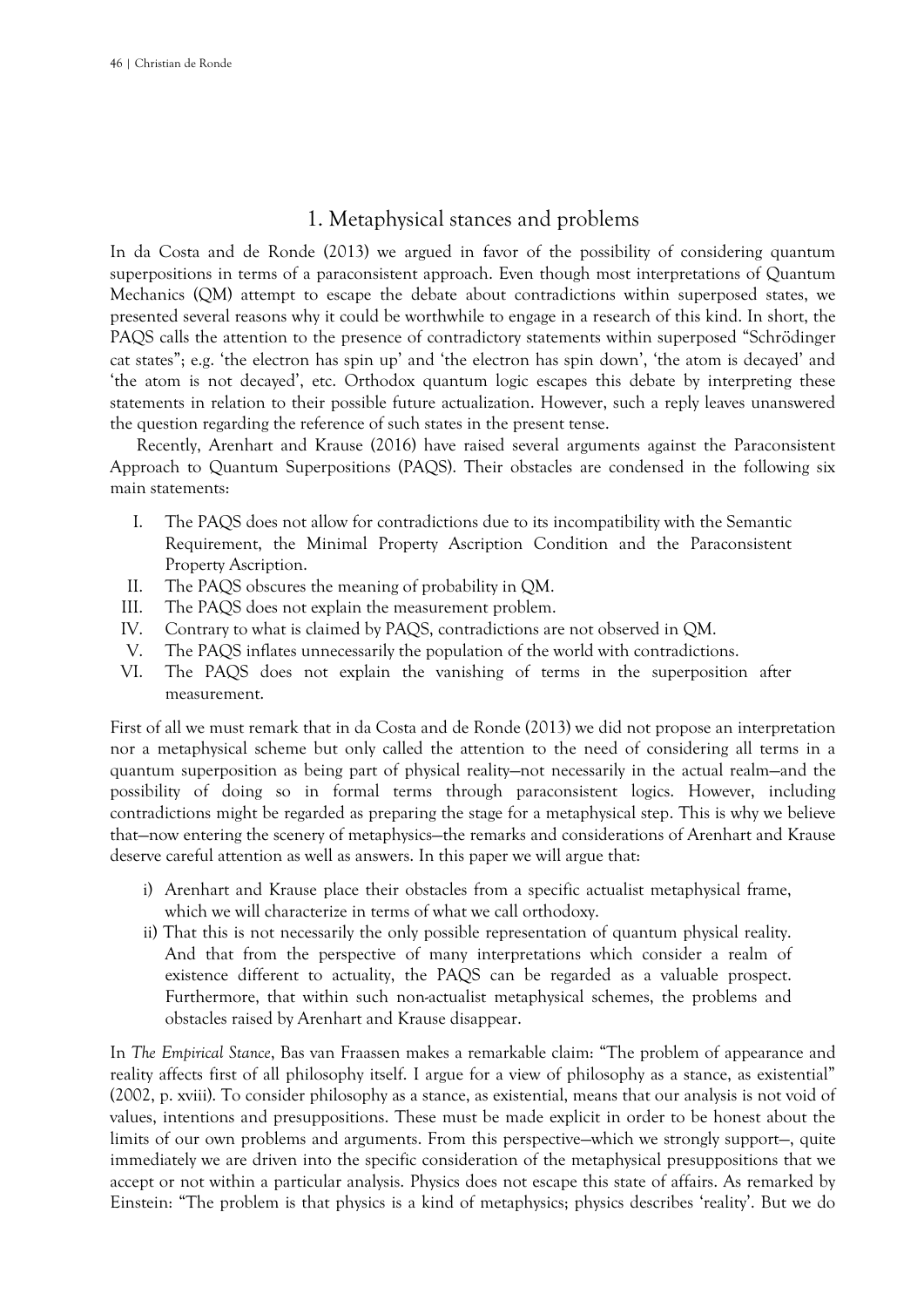not know what 'reality' is. We know it only through physical description" (Curd & Cover 1998, p. 1196). Indeed, due to the fact a physical problem is always constituted through a metaphysical perspective there is no neutral nor distant questioning regarding a physical problem. Posing a problem involves definite metaphysical presuppositions and choices without which questions remain meaningless. For example, the problem of interpreting QM, which makes complete sense from a realist perspective, is completely meaningless from an instrumentalist one which can understand the theory merely as an algorithm that predicts 'clicks' and is not related to physical reality. Instrumentalism has a set of problems different from those of realism. Furthermore, a problem determines—implicitly—its own set of possible answers, placing in itself a limit to knowledge and understanding. And it is through this same limit that we learn about the world. As we shall see, posing problems to QM is a subtle task which is sometimes betrayed by hidden agendas.

One might characterize the orthodox line of research in present philosophy of QM in direct relation to the metaphysics of actuality; a worldview which goes back to Newton's metaphysics of classical mechanics. If one considers the core of the classical (Newtonian) physical and metaphysical representation of the world<sup>1</sup> one is then immediately stuck with two main concepts: the notion of 'entity' or 'object' and the notion of 'actuality'—understood not as *hic et nunc* observation, but rather as characterizing a mode of existence. Both notions were logically and metaphysically developed by Aristotle through a systematic conceptual architectonic. However, within Aristotle's hylemorphic scheme, also 'potentiality' played a major role. Movement was described in terms of the path from potentiality, which contained the undetermined, contradictory and non-individual realm of existence, to the actual mode of being, determined through the logical and ontological Principle of Existence (PE), the Principle of Non-Contradiction (PNC) and the Principle of Identity (PI). Thus the foundation of classical Aristotelian logic was concomitant with the foundation of his metaphysics (see Verelst & Coecke 1999). Metaphysics is understood here as the systematic development of conceptual networks capable of providing representations of reality. In this sense, metaphysics is understood as a pre-requisite for discussing about physics.

The notion of entity was capable of unifying, of totalizing in terms of a "sameness", creating certain stability for knowledge to be possible. The transition from medieval to modern science coincides with the abolition of Aristotelian hylemorphic metaphysical scheme as the foundation of knowledge. However, the basic structure of Aristotelian logic still remained the basis for correct reasoning (Verelst & Coecke 1999, p. 7). As a consequence, potentiality was completely eliminated from physics. After Newton, only actuality was considered in order to account for the mode of existence of physical objects. Above many different metaphysical schemes Greek Atomism became the triumphant metaphysical representation of nature. Within Newtonian mechanics every physical system (every atom) may be described exclusively by means of its actual properties, and its evolution, through their evolution. Thus, potential or possible properties are considered only as the points to which the system might arrive in a future instant of time. The physics of Newton became a physics of pure actuality, providing a description of the universe in terms of an actual state of affairs (i.e., sets of systems constituted by actual (definite valued) preexistent properties) evolving in time.<sup>2</sup> It is in fact this particular metaphysical picture which has become the "common sense" of our time.

Going back to QM, the orthodox line of research in philosophy of QM has been based on this same actualist classical metaphysical scheme and seeks for answers in terms of the set of (metaphysical) presuppositions derived from it. Still today it is claimed—in a somewhat metaphorical sense—that "QM talks about elementary particles". However, from a methodological perspective it might seem not very smart to take as a standpoint, in order to solve problems, presuppositions which—we already know—

<sup>1</sup> See for discussion de Ronde, Freytes & Domenech (2014a, b).

<sup>&</sup>lt;sup>2</sup> As remarked by Dieks: "In classical physics the most fundamental description of a physical system (a point in phase space) reflects only the actual, and nothing that is merely possible. It is true that sometimes states involving probabilities occur in classical physics: think of the probability distributions  $\rho$  in statistical mechanics. But the occurrence of possibilities in such cases merely reflects *our ignorance* about what is actual. The statistical states do not correspond to features of the actual system (unlike the case of the quantum mechanical superpositions), but quantify our lack of knowledge of those actual features" (2010, p. 124). See also for a detailed analysis de Ronde, Freytes & Domenech (2014a).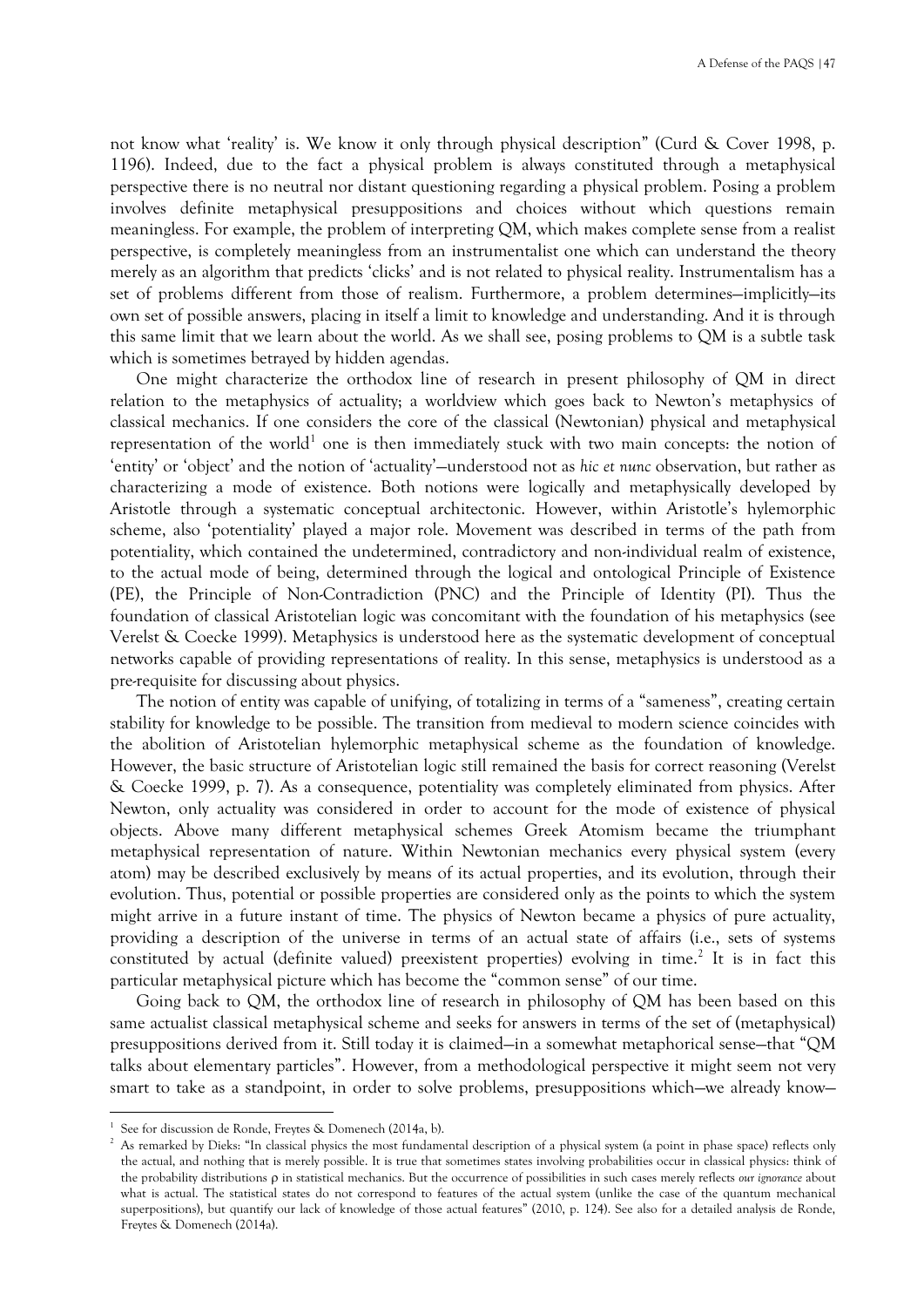have problems with the theory in the first place. If everything seems to point in the direction that QM has problems with the notions of 'individuality', 'definiteness', 'space', 'time', 'locality', 'separability', etc. Why should we keep trying to solve problems assuming these very same concepts which are problematic for the theory? And why should we accept that the only way of posing problems is according to such classical metaphysical picture? We believe the answer to these questions is related to the importance of Bohr's philosophy of QM. Indeed, Bohr stressed repeatedly the idea that: "the unambiguous interpretation of any measurement must be essentially framed in terms of classical physical theories, and we may say that in this sense the language of Newton and Maxwell will remain the language of physicists for all time" (*apud* Wheeler & Zurek 1983, p. 7). Closing the possibility of creating new physical concepts, he argued that "it would be a misconception to believe that the difficulties of the atomic theory may be evaded by eventually replacing the concepts of classical physics by new conceptual forms" (*apud* Wheeler & Zurek 1983, p. 7). However, as remarked already by Dieks: "the demand that there should be a [classical] visualizable model would be tantamount to demand that classical physics should determine the conceptual tools of new theories. This would deny the possibility of really new fundamental theories, conceptually independent of classical physics" (1989, p. 1417). Due to the closure of the orthodox scheme, the problems have focused in trying to justify the classical description of the world in terms of entities constituted by properties in the actual mode of existence.<sup>3</sup>

In this respect, regarding the interpretation of QM, we might distinguish between two main strategies. The first strategy consists in beginning with a presupposed set of classical metaphysical principles and advance towards a new formalism that is able to account for such principles. Examples of this strategy are the collapse theory proposed by Ghirardi, Rimini and Weber (1986) which introduces non-linear terms in the Schrödinger equation in order to justify the collapse of the superposed state to one of its terms and Bohmian mechanics which introduces space-time particles (Bohm 1953) in order to escape the two evolutions present in the theory, one deterministic and the other indeterministic. The second strategy consists in accepting the orthodox formalism of QM and advance towards the creation and elucidation of the metaphysical principles and physical concepts which would allow us to answer the question: what is QM talking about? From this perspective, the importance is to focus on the formalism of the theory and try to learn about the symmetries, the logical features and structural relations. The idea is that, by learning about such aspects of the theory, we could also come up with the metaphysical conditions that should be developed in order to provide a coherent interpretation of QM. The second strategy opens the possibility of developing a different (non-actual) realm of existence which is not based on "common sense" actualism. In fact, there is a vast literature which investigates such an idea in the context of QM. Good examples are Heisenberg's interpretation in terms of the Aristotelian notion of potentia, Piron and Aerts operational potentialities, Popper's propensities, Margenau's latencies or the more recent work by Suarez, Dorato and Esfeld on dispositions and causal powers.<sup>4</sup>

# 2. The superposition problem: beyond the metaphysics of actuality

One of the main features of QM which seems to force the abandonment of our classical actualist understanding of physical reality is the existence of the so called "quantum superpositions". Quantum superpositions are mathematical elements (linear combinations of, in general, multiple states) which might relate to seemingly contradictory properties such as 'spin up' and 'spin down', 'decayed' and 'not decayed' or, as most dramatically exposed by Erwin Schrödinger (1935), even 'dead' and 'alive'. The projection operators we find in quantum superpositions give place to meaningful (probabilistic)

<sup>&</sup>lt;sup>3</sup> These two Bohrian dictums, properly mixed with a realist flavor have created a set of "no-problems" about QM which have been intensively discussed for many decades: no-separability, no-individuality, no-locality, no-distributivity, no-identity, etc. These problems impose implicitly "right from the start" a set of classical (meta-physical) presuppositions within QM, namely, separability, individuality, locality, distributivity, identity, etc. All of them are mainly (metaphysical) problems which attempt to discuss and analyze the reference of the quantum formalism with respect to (classical) physical reality.

<sup>4</sup> See for a general review of these interpretations de Ronde (2011, Chap. 14) and references therein.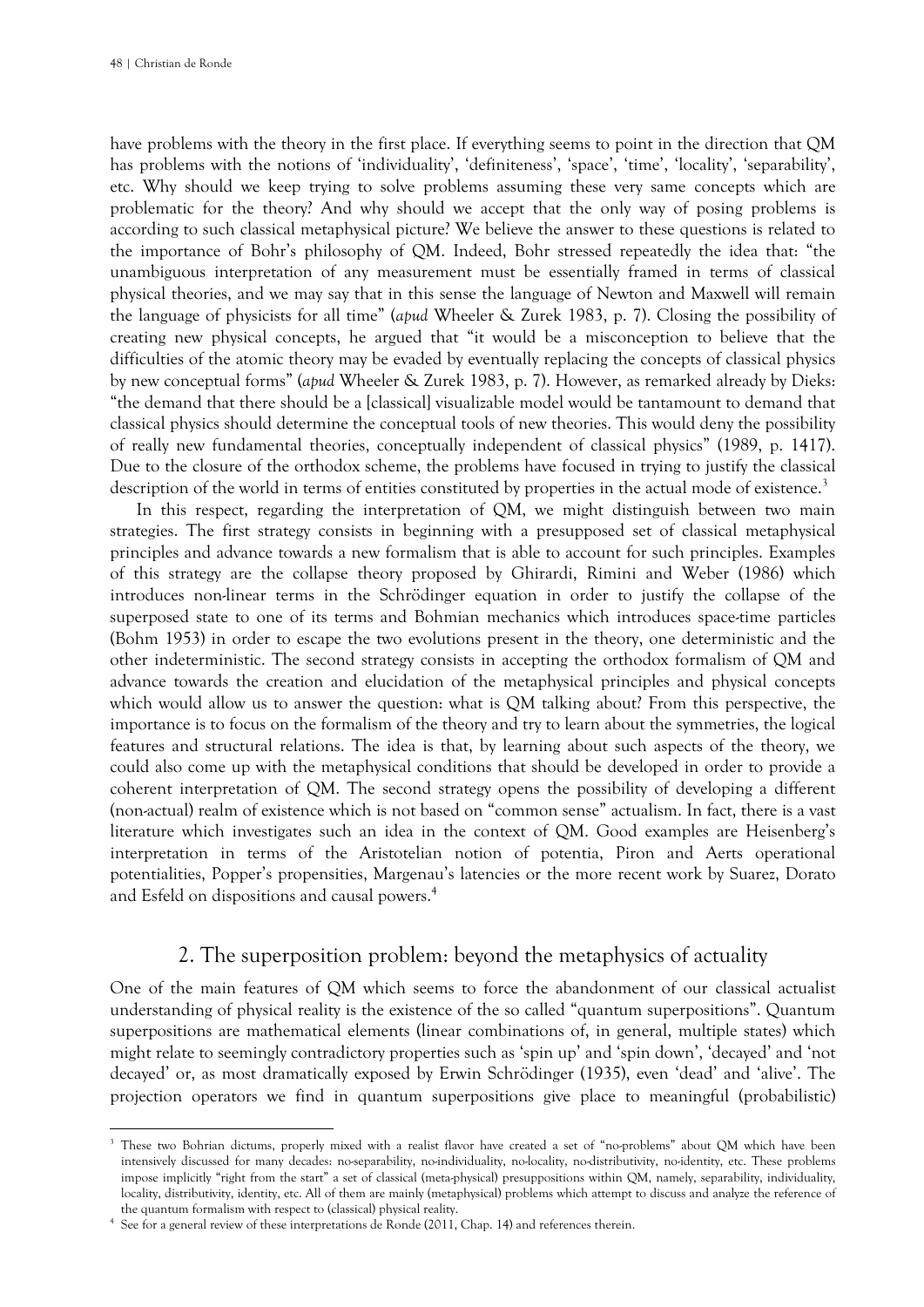physical statements which have been experimentally confirmed in accordance with the predictions of QM. Unfortunately, instead of advancing in the understanding of quantum superpositions, orthodoxy has concentrated on the famous Measurement Problem (MP), which is one of the main questions imposed by the "common sense" actualist metaphysics.

**Measurement Problem (MP):** *Given a specific basis QM describes mathematically a state in terms of a superposition (of states). Since the evolution described by QM allow us to predict that the quantum system will get entangled with the apparatus and thus its pointer positions will also become a superposition, the question is why do we observe a single outcome instead of a superposition of them?*

Although the MP accepts the fact that there is something very weird about quantum superpositions, leaving aside their problematic physical meaning and representation, it focuses on the justification of the actualization process and the observable outcomes. Taking as a standpoint the single actual result it asks: how do we get from the quantum superposition to a single measurement outcome? Assuming an empiricist stance, the MP is thus an attempt to justify why, regardless of QM, we only observe actuality. The problem places the result in the origin, what needs to be justified is the already known answer. But, could it be we were asking the wrong question?

Many interpretations have attempted to escape the ruling of actuality and classical logic. Going in line with these interpretations we have proposed an inversion of the MP. This new problem turns upside-down the focus, concentrating on the physical meaning of quantum superpositions themselves instead of trying to justify what we already know (de Ronde 2011). We believe that the answer to this new problem might be the key to truly understand the latest technical and experimental developments done today in laboratories around the world. This problem and our proposal go in line with an understanding of physical theories in terms of mathematical formalisms and physical concepts. As remarked by Heisenberg:

The history of physics is not only a sequence of experimental discoveries and observations, followed by their mathematical description; it is also a history of concepts. For an understanding of the phenomena the first condition is the introduction of adequate concepts. Only with the help of correct concepts can we really know what has been observed. (Heisenberg 1973, p. 264)

From this perspective a new problem can be defined:

**Superposition Problem (SP):** *Given a situation in which there is a quantum superposition of more than one term,*  $\sum c_i | \alpha_i \rangle$ , and given the fact that each one of the terms relates trough the Born *rule to a meaningful physical statement,<sup>5</sup> the problem is how do we represent this mathematical expression through adequate physical concepts.*

The logical and ontological PE, PNC and PI created by Aristotle allowed Newton to develop a metaphysical representation of the physical world as an actual state of affairs. QM seems to have many difficulties to be interpreted following this formal and conceptual scheme. As a matter of fact QM has deep problems with each of these three (classical) metaphysical principles. It has problems with the PE, due to the contextual character of the theory which precludes the global valuation of the properties of a quantum system (Kochen & Specker 1967). It has problems with the PI, due to the strange status of identical particles (French & Krause 2006). And it also seems to have problems with the PNC, due to the existence of superpositions (da Costa & de Ronde 2013).

Following Heisenberg, in the creation of a theory, both a formal and a conceptual developments takes place. In this respect, the question of contradiction within quantum superpositions cannot be addressed exclusively in formal terms, it requires both a formal and a conceptual level of analysis. It is

<sup>5</sup> In de Ronde (2016a) we have defined this notion in the following terms. *Meaningful Physical Statements: If given a specific situation a theory is*  capable of predicting in terms of definite physical statements the outcomes of possible measurements, then such physical statements are meaningful to the *theory and must be constitutive parts of the particular representation of physical reality that the theory provides. Measurement outcomes must be considered only as an exposure of the empirical adequacy (or not) of the theory.*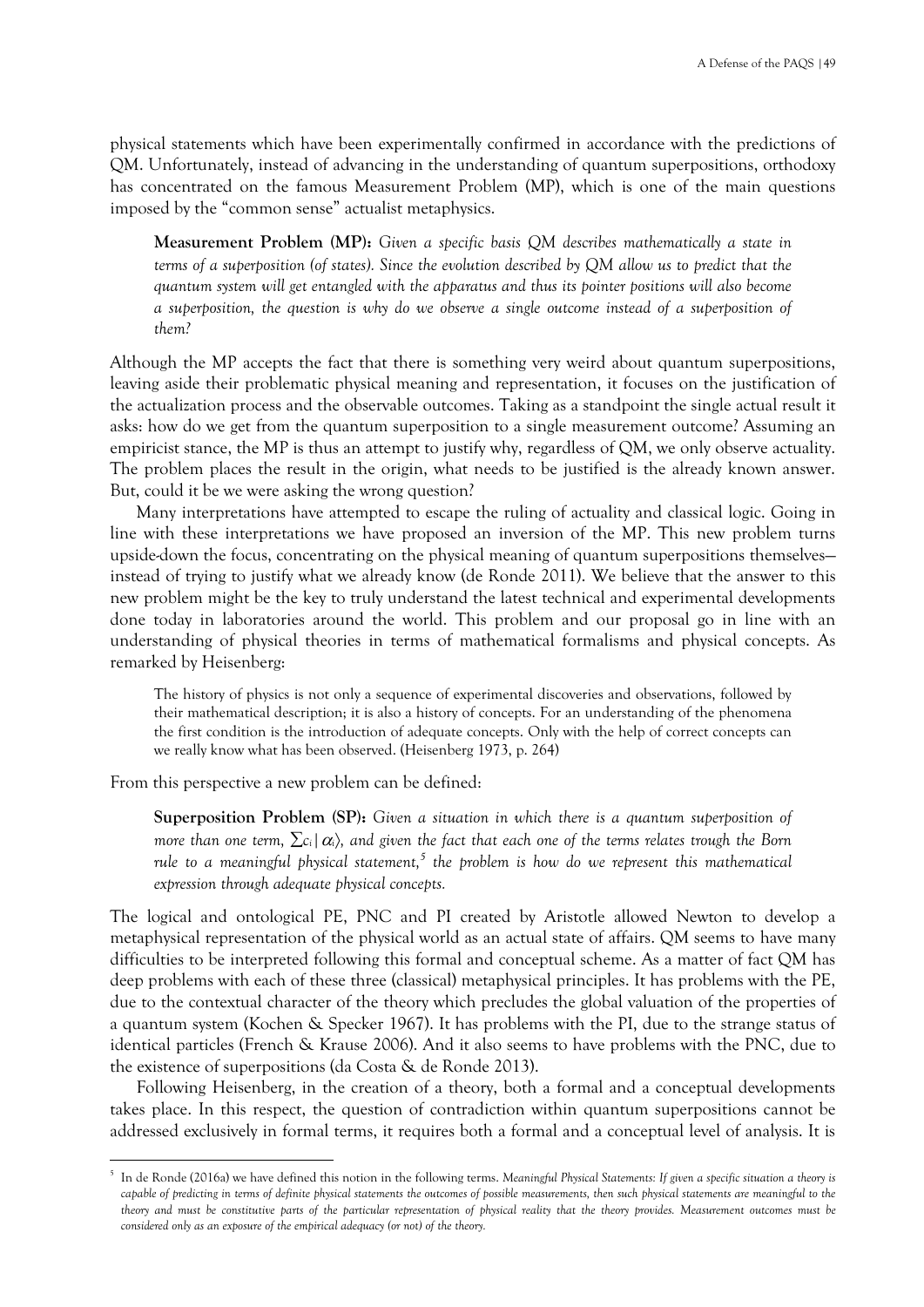in this particular sense that we believe that paraconsistent logics can be of great help. Just in the same way Krause himself has argued in favor of considering non reflexive logics and has even developed quasi-set theory in order to discuss quantum systems which do not obey the PI; the PAQS opens the door to the possibility of considering "right from the start" physical notions which are not restricted by the logical PNC. Exactly the same argument presented by Krause in favor of his quasi-set theory, according to which one should develop new formalisms in order to consider "right from the start" the main features of QM (Krause 1992) can be used in order to defend the PAQS. In fact, the history of physics is full of developments directly linked to formal shifts. For example, non-Euclidean geometry was a key formal development which allowed not only to produce new notions of space and time, but also to create the theory of relativity itself. So just in the same way as quasi-set theory has proven to be an interesting proposal in order to think about the problem of quantum non-individuals, the introduction of paraconsistent logics might provide a valuable help to investigate the physical meaning of quantum superpositions.

# 3. Superpositions, potentiality and contradictions in QM

It is a well-known fact in the foundational literature that projection operators cannot be interpreted as actual properties. The quantum probabilities that relate to each projection operator via the Born rule cannot be considered as being epistemic in case we attempt to provide a realist interpretation of the formalism.<sup>6</sup> In fact, there is a feature which points in the direction of a realist interpretation of quantum possibility: the possibilities described by a superposition can interact with other quantum possibilities! This is also known in the literature as the interference of probabilities. As Dieks explains:

[...] in quantum mechanics the possibilities contained in the superposition state may interfere with each other. There is nothing comparable in classical physics. In statistical mechanics the possibilities contained in ρ evolve separately from each other and do not have any mutual influence. Only one of these possibilities corresponds to the actual situation. (Dieks 2010, pp. 124-125)

But if we accept that quantum superpositions need not be described in terms of actual properties, a different (potential) realm might be then considered to account for them. In such case, we must be careful about the way in which we define contradictions. Obviously, if superpositions are considered as existents in a potential (non-actual) realm, the potential contradictions we find in Schrödinger cat states cannot be defined in terms of truth valuations to the actual realm. In fact, the modal Kochen-Specker theorem shows explicitly that a quantum wave function implies multiple incompatible valuations which can be interpreted as potential contradictions (de Ronde, Freytes & Domenech 2014a). This result might allow us to claim that while contradictions exist in the potential realm, they might not be found in actuality (de Ronde 2015).

Another important consequence of the ontological perspective towards quantum possibilities relates to the need of reconsidering the binary existential characterization of properties in terms of an homomorphic relation to the binary Boolean elements {0, 1} (or truth tables). In de Ronde (2016b) we proposed to extend the notion of element of physical reality escaping the characterization of existence in terms of certitude (probability = 1) and considering "right from the start" the quantum probabilistic measure in objective terms. This move implies the development of existence beyond the gates of certitude and the complementary need of characterizing a new intensive ontology which relates existence to a value which pertains to the interval [0,1]. Our ontology in terms of immanent power has such an intensive characterization through the specification of a *potentia*. In this respect, we could say that, unlike properties (that pertain to systems) either exist or do not exist (i.e., they are related either to 1 or 0), immanent powers have a more complex characterization which requires, apart from its

<sup>&</sup>lt;sup>6</sup> As it is well-known in the foundational literature of QM, the quantum probability measure is non-Kolmogorovian and cannot be interpreted in terms of ignorance (Rédei 2012). There exists an epistemic interpretation of QM known as QBism which following the Bayesian approach interprets probability in terms of knowledge of agents. The price QBism is willing to pay is the denial of the relation between QM and physical reality. According to the QBist view, QM does not make reference to physical reality, it is rather an algorithm to compute clicks in detectors (Fuchs, Mermin & Schack 2014).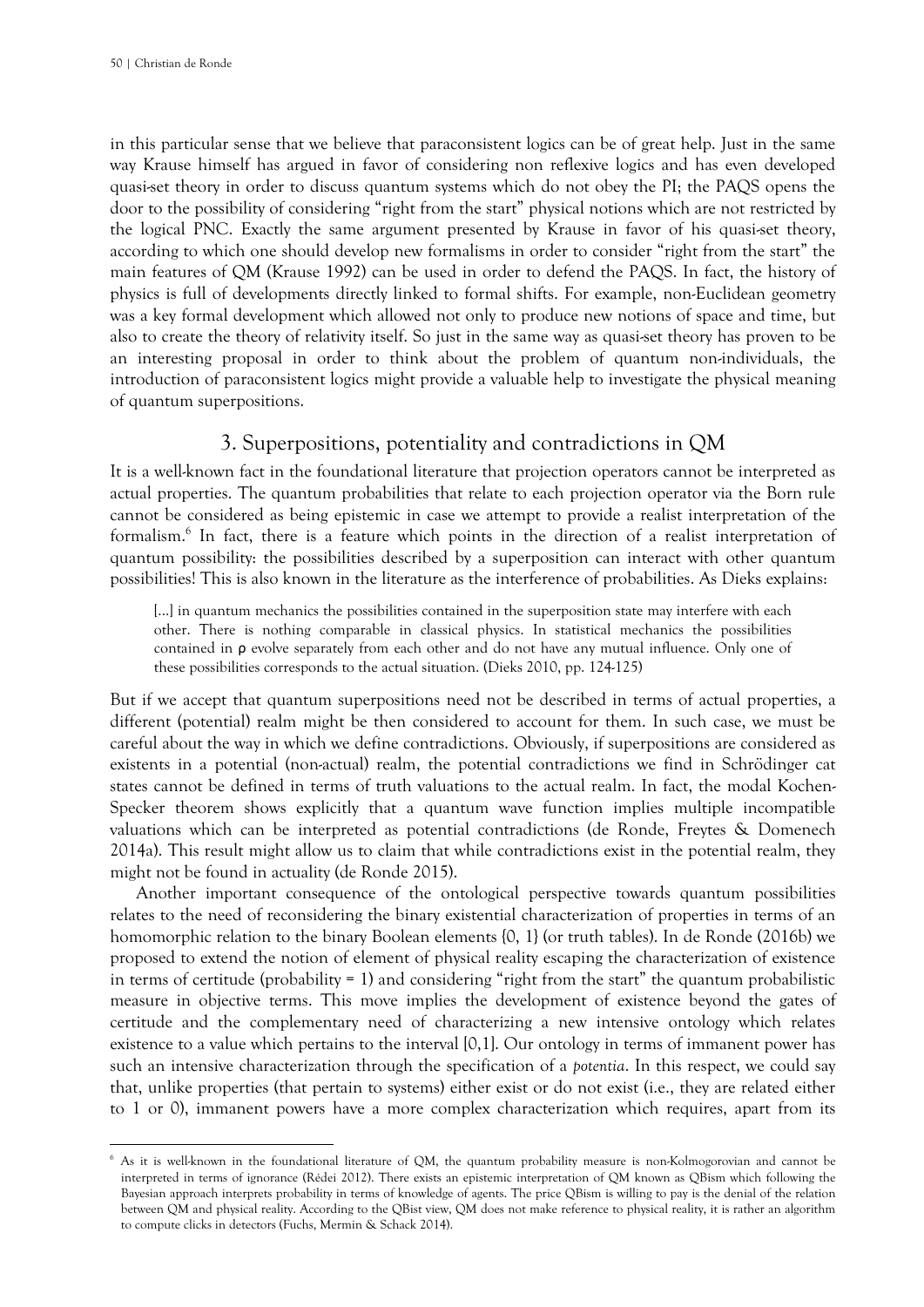binary relation to existence, a number pertaining to the closed interval [0,1] which specifies its (potential) existence in an intensive manner. It is through the introduction of an intensive mode of existence that we can understand quantum probability as describing an objective feature of QM—rather than epistemic ignorance about an actual state of affairs.

We remark that the development of a potential realm also truly independent of the actual realm imposes the requirement of breaking down the idea that 'effectuations' can be only 'actual effectuations'. Today, strange as it might seem, the need to represent quantum superpositions does not seem to come from philosophical analysis or debates, it comes from the lab. Experimental physicists and computer scientists are presently using quantum superpositions in order to produce the most outstanding technical and experimental developments of the last decades. The paradox is that even though we can use superpositions to teleport information or implement quantum computers, we still cannot find the conceptual representation that would allow us to unify all we have learnt about them. Indeed, there are many characteristics and behaviors we know about superpositions: we know about their existence regardless of the effectuation of one of its terms, as shown, for example, by the interference of different possibilities in *welcher-weg* type experiments (Ma *et. al.* 2012), their reference to contradictory properties, as in Schrödinger cat states (Ourjoumtsev 2007), we also know about their non-standard route to actuality, as explicitly shown by the modal Kochen-Specker theorem (de Ronde, Freytes & Domenech 2014a), and we even know about their non-classical interference with themselves and with other superpositions, used today within the latest technical developments in quantum information processing (Bernier *et. al.* 2013). As strange as it might seem, quantum computers use the fact that superposed quantum-bits can follow mutually (classically) incompatible paths simultaneously (Coecke, Heunen & Kissinger 2013). This has led some to imagine (Wallace 2012) that quantum computers actually compute information in a multiverse of branching (classical) worlds!

It should be clear that the importance to find out how to physically represent quantum superpositions is not only philosophical but also technological, for it is only through adequate physical concepts that really new experiments could be imagined and designed. If we accept that quantum superpositions must be represented physically, then we should take into account that quantum possibilities interact and evolve according to the Schrödinger equation. It is also well known that one can produce interactions between multiple superpositions (entanglement) and then calculate the evolution of all terms, as well as predict the ratio of all probable outcomes. From a perspective which would attempt to provide a physical representation of superpositions, it then becomes difficult not to believe that these terms that 'interact', 'evolve' and 'can be predicted' according to the theory, are not (in some way) real—even though not actual. The consideration of these terms as real but not actual opens the possibility of considering potential contradictions which must be carefully defined in relation to their mode of existence in the potential realm and also in relation to the actual one. This project is a "parallel" and "entangled" project which must consider both formal and conceptual developments simultaneously.

# 4. Answers to Arenhart and Krause

Now that we have specified our standpoint, as well as the metaphysical stance implicitly assumed by Arenhart and Krause, we are ready to address more specifically some of the arguments and obstacles raised by them against the PAQS.

**I. The PAQS does not allow for contradictions due to its incompatibility with the Semantic Requirement (SR), the Minimal Property Ascription Condition (MPAC) and the Paraconsistent Property Ascription (PPA).**

<sup>&</sup>lt;sup>7</sup> Even this multiplication of multiple (paraconsistent?) worlds could be addressed and discussed from the perspective presented by the PAQS.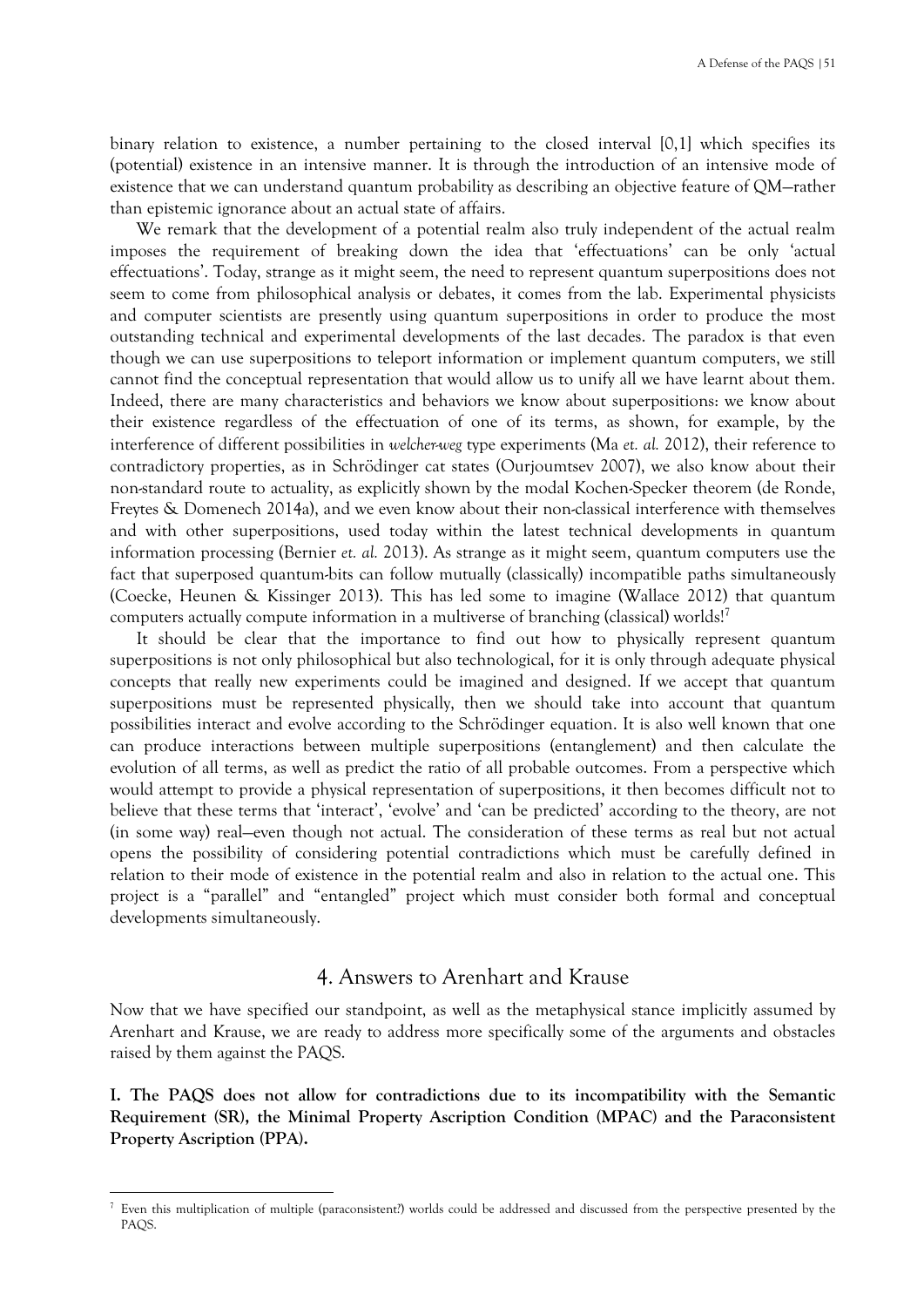In order to criticize the notion of contradiction supposedly assumed by the PAQS, Arenhart and Krause (2016) present several conditions which, they claim, become incompatible within the approach. Firstly they propose the SR: "Contradictory statements [of the language] must have opposite truth values". To analyze a specific situation in QM they take the following quantum state:  $\alpha | \uparrow_x > + \beta | \downarrow_x >$ and claim that: "The statements corresponding to properties represented by  $|\uparrow_x \rangle \langle \uparrow_x |$  and  $|\downarrow_x>\downarrow_x|$  must have opposite truth values" (p. 2). They then proceed to consider two property ascriptions, the MPAC: "If a system is in an eigenstate of an operator with eigenvalue v, then the system has the qualitative property corresponding to such value of the observable." And the PPA: "When in a superposition, the system does have the properties related to the vectors forming the superposition, and they are contradictory" (p. 2). Arenhart and Krause then argue that:

[...] when the conditions for application of the minimal principle [MPAC] are met, both states have opposite truth values. But the job is still not done: we must still grant that one of those propositions must always be the case (being so that the other one will be false), as the semantic requirement [SR] for a contradiction seems to demand. (Arenhart & Krause 2016, p. 5)

Their conclusion is then the following:

[...] it seems that the semantic requirement [SR] that one of the two terms in a superposition must always be the case (so that we can have a contradiction) is in fact in conflict with the paraconsistent property attribution [PPA] principle. For the latter principle to apply, in the case of a superposition, both 'up' and 'down' would have to be the case simultaneously. Recall what happens in the case of the two slit or Schrödinger's cat: according to [the PAQS] proposal, the particle must go by both slits, the cat must be dead and alive. So, there cannot be alternate truth values in this case, for both must be simply true. So, there is a conflict of the paraconsistent property attribution [PPA] principle with the very requirement that the vectors in a superposition stand for contradictory properties, at least according to the usual semantic requirements [SR] related to contradictions, as it appears in the traditional analysis of this concept. It seems that one cannot have both the claim that  $u_x$  [ $\left[\uparrow x\rightarrow \uparrow x\right]$ ] and  $d_x$  [ $\downarrow x$ > $\lt\downarrow x$ ] are contradictory and the claim that a superposition involves contradictions, as supplied by the paraconsistent property attribution [PPA] principle. As it stands, it seems, these demands are incompatible. (Arenhart & Krause 2016, p. 5)

Let us analyze the presuppositions for the argument to stand. Both conditions, SR and MPAC, imply an analysis either in terms of actuality or actualization. But as we mentioned above, the notion of potential contradiction that we mean to put forward must consider a different potential realm truly independent of actuality. If the superposition is related to a potential realm of reality, such conditions cannot be taken into account for they implicitly assume that what is found out in actuality must be directly referred to the superposition irrespectively of its mode of existence. And we already know that both terms in a quantum superposition of the type  $c_{1x}|\uparrow x$ , +  $c_{2x}|\downarrow x$  cannot be considered as being actual. They are not actual contradictions, simply because the mode of existence of actuality—by definition—does not support contradictions. Or in other words, the notion of actual contradiction is simply an *oximoron*. However, if a different mode of existence is considered, then there is plenty of room to take these conditions into account within the PAQS. Let us see this in some more detail.

The existence of powers or capacities in Nature is a well-known subject of debate in meta-physics and philosophy of physics (Cartwright 1989, de Ronde2015, Dorato & Esfeld 2010, Marmodoro 2010). An analogy with the measurement of an ontological power can show us why the argument of Krause and Arenhart does not follow irrespectively of the metaphysical considerations of the subject under study. Let us, for the sake of the argument, admit that immanent powers (which are not entities) exist in Nature, in a potential realm.<sup>8</sup> An immanent power is one which relates to actuality through an immanent cause. This cause allows the power to exist independently of its actual effectuation. The immanent cause allows for the expression of effects remaining both in the effects and its cause. It does not only remain in itself in order to produce, but also, that which it produces stays within. Thus, in its

<sup>8</sup> For a detailed analysis of such interpretation in terms of immanent powers we refer to de Ronde (2015, 2016b, 2017a, b).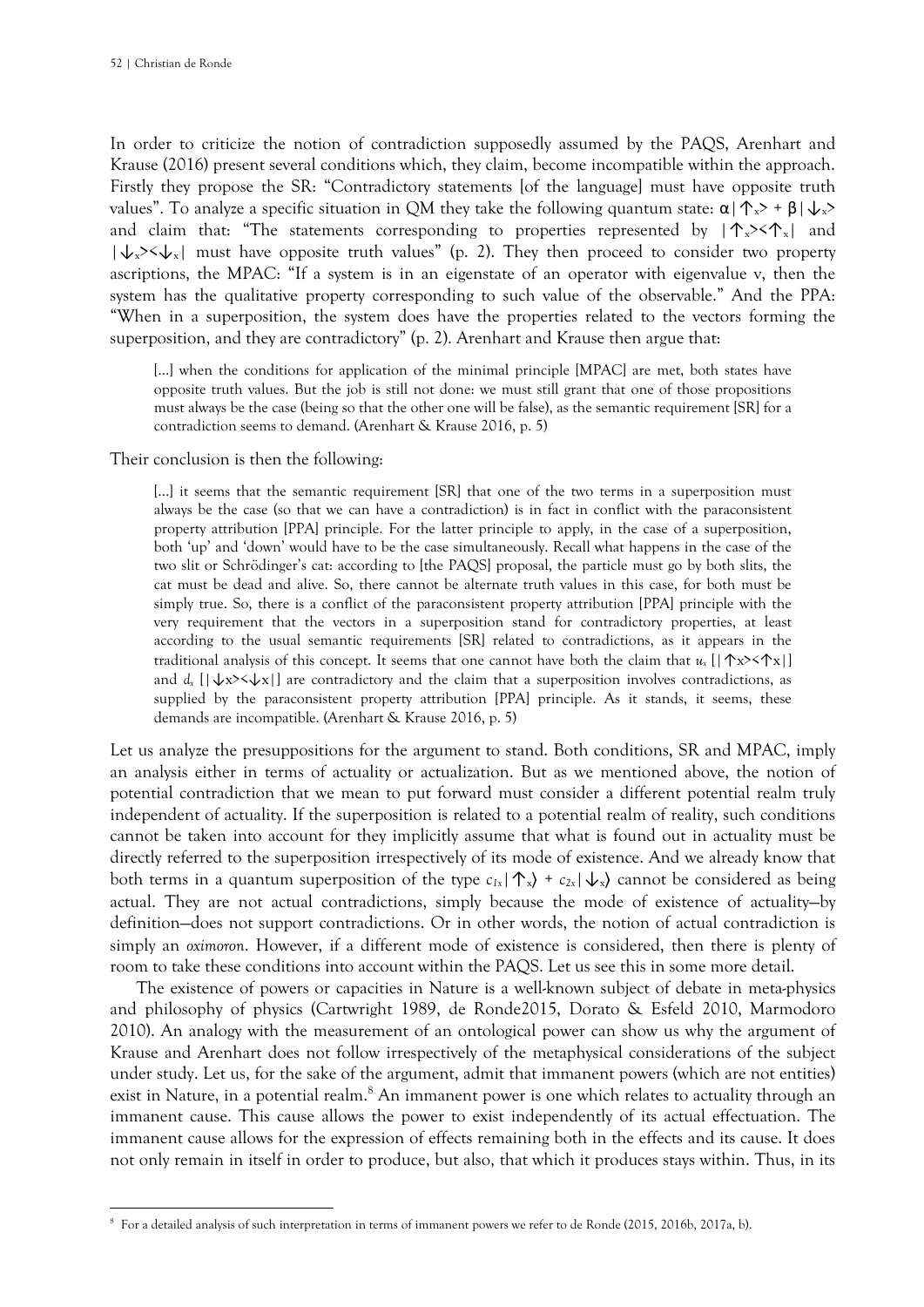production of actual effects the potential does not deteriorate by becoming actual—as in the case of the hylemorphic scheme and causal powers.<sup>9</sup>

We can think, for example, of the immanent power, possessed by Messi, of shooting penal- ties. The power of shooting a penalty comprises contradictory actual effectuations of 'scoring a goal from the penalty' and also to 'fail the penalty' (following the PPA). These are potential contradictions. Let us see how this works. If Messi 'scores a goal' (in actuality) then everyone who is looking in the stadium will learn that Messi can score penalties, this means he possesses such a power (as demanded by the MPAC); and at the same time, everyone will have observed that (in actuality) he did not 'fail the penalty' (only one of the two possibilities will be 'true' in the actual realm as required by the SR)—and vice versa, when Messi 'fails the penalty'.<sup>10</sup> The expression of a power in actuality exposes only partially its existence. But this is in no way different to the fact we can only observe the always partial perceptual adumbration of an object only when light shines upon it.

Does the measurement of an immanent power involve a collapse? The answer is no: the actual effectuation of the immanent power does not mean that the power has been destroyed nor that other powers have ceased to exist.<sup>11</sup> The fact that Messi can shoot a penalty in actuality does not imply in any way that he ceases to have this power while he is not shooting penalties. Do we need actuality to claim that a power exists? The answer is no: Messi can choose not to shoot the penalty but nonetheless we can still claim that the power exists, even though we don't see it in actuality. Exactly in the same way, when I close my eyes, I can still claim that the table in front of me exists. This simple example attempts to show that if one moves away from the metaphysics of 'entities' and 'properties' in the actual realm, there might exist different ways to think about physical existence and actualization. The orthodox physical representation in terms of entities and properties in the actual mode of existence might not be the end of the road.

What is at stake in QM is the meaning itself of physical existence and reality. This is why we are not committed necessarily to a definite metaphysical stance, such as the one implied by orthodoxy. SR and MPAC are not necessary conditions for every interpretation of QM that we can think of. As presented by Arenhart and Krause these conditions are considered implicitly from a metaphysical stance in which reality is conceived only in terms of entities in the actual mode of existence. But, as we have shown above, if we include a different mode of existence within the conditions themselves, we can certainly take into account SR, MPAC and PPA within the PAQS. By claiming that PPA refers to the potential realm while MPCA refers to actualization (something we have discussed in detail in de Ronde, Freytes & Domenech 2014a) and SR to the actual realm, all conditions are met by the PAQS and the problems raised by Arenhart and Krause disappear.

#### **II. The PAQS obscures the meaning of probability in QM.**

In several passages (e.g., pp. 4 and 5) Arenhart and Krause (2016) claim that PAQS does not allow for a good interpretation of probability in the context of QM. More specifically as they argue on p. 13:

Besides that lack of additional explanatory power or enlightenment on the theory [by the PAQS], there are some additional difficulties here. There is a complete lack of symmetry with the standard case of property attribution in quantum mechanics. As it is usually understood, by adopting the minimal property attribution principle, it is not contentious that when a system is in one eigenstate of an observable, then we may reasonably infer that the system has the property represented by the associated observable, so that the probability of obtaining the eigenvalue associated is 1. In the case of superpositions, if they represented properties of their own, there is a complete disanalogy with that situation: probabilities play a different role, a system has a contradictory property attributed by a superposition irrespective of probability attribution and the role of probabilities in determining measurement outcomes. In a superposition, according to the proposal we are analyzing, probabilities play no role, the system simply has a given contradictory property by the simple fact of being in a (certain) superposition. (Arenhart & Krause 2016, p. 13)

<sup>9</sup> For a more detailed discussion of the notion of immanent cause we refer to de Ronde (2017b) and Melamed (2013, Chap. 2).

<sup>&</sup>lt;sup>10</sup> This is an analogous situation to the one expressed in a situation in which we have the superposition  $c_{1x} | \uparrow_x \rangle + c_{2x} | \downarrow_x \rangle$ .

<sup>&</sup>lt;sup>11</sup> See for a detailed discussion and analysis of immanent powers de Ronde (2017a, b).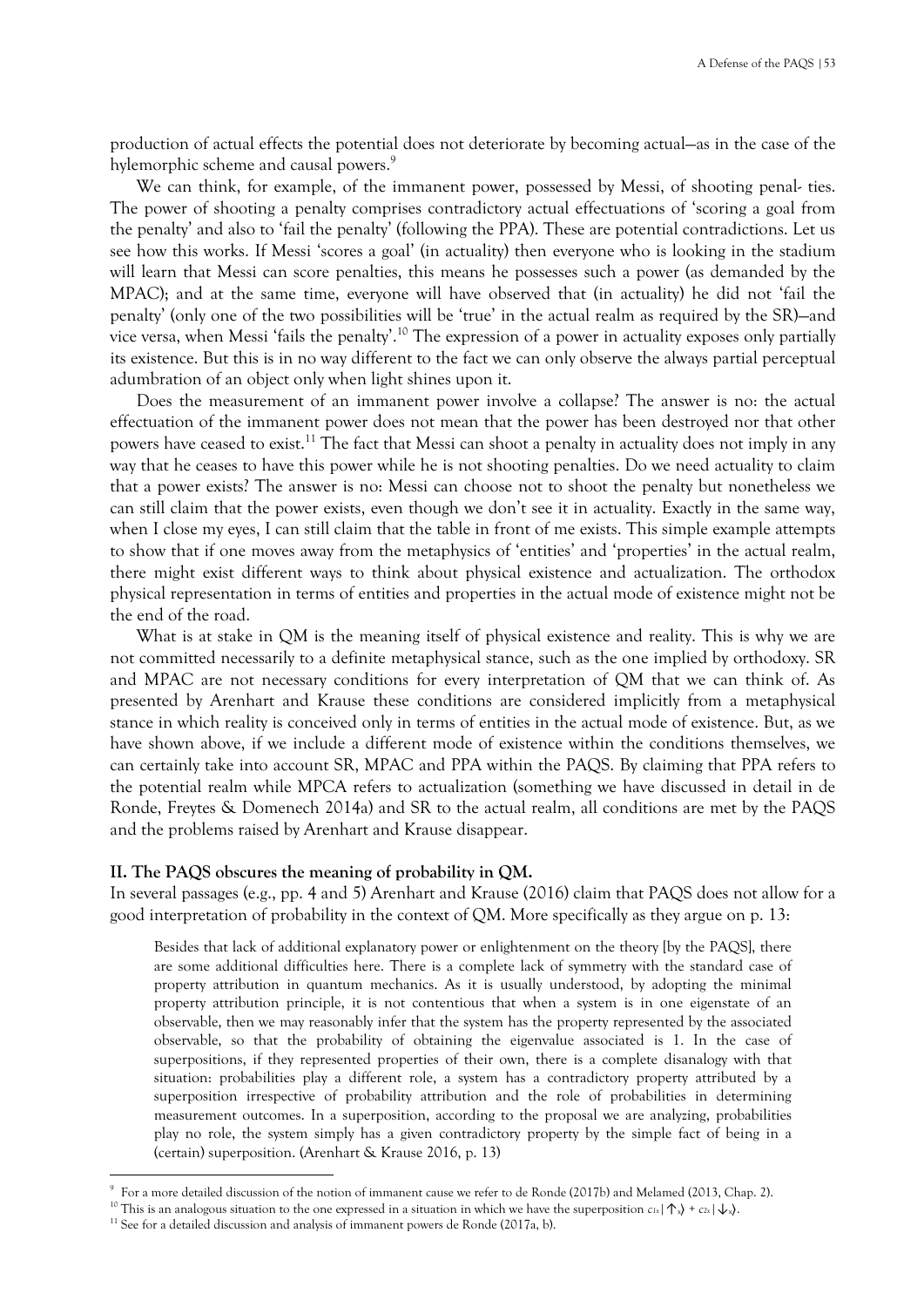Some remarks go in order. Firstly, QM does not only talk about probabilities. The Kochen-Specker theorem, which we have mentioned before does not talk about probabilities but about actual definite values of observables. As a matter of fact, if QM would be only talking about probability, then there would be no single interpretational problem since the average values of all observables (commuting or not) are perfectly well defined in the theory according to the Born rule. The problem is that QM does not describe a mere ensemble of individuals. In fact, we do not even know what is an individual according to QM (see for an extensive discussion French & Krasue 2006), neither is it clear what is the relation between preexistence and observation. As we know, due to its contextual character, it makes no sense to assume that a measurement exposes an already preexistent actual state of affairs. This is why MPAC needs to be so weak in the first place. Secondly, we do not know what it means that a superposition exists nor we understand how to relate it to actual observations. But claiming that the PAQS does not allow for a good interpretation of probability obviously would imply that we already know what quantum probability is talking about. This is simply not true. We do not know what quantum probability means in physical terms—beyond the mere instrumentalist reference to measurement outcomes. We do have a physical interpretation for classical (Kolmogorovian) probability, but we have no coherent interpretation of quantum (non-Kolmogorovian) probability. There is a whole literature regarding this point (Rédei 2012). In this respect, we can neither forget that the interpretations put forward by Popper, with his propensity interpretation of probabilities (Popper 1982), and by Bohm, with his causal interpretation; were specifically designed in order to find an answer to the meaning of quantum probability itself. The phrase "QM is a probabilistic theory", commonly used within the literature (and addressed by Arenhart & Krause), is from our perspective: either an obvious mathematical statement with no interest since it only states the fact that in QM there is a (non-Kolmogorovian) probability measure assigned via Gleason's theorem, or a meaningless physical statement since we do not know what quantum probability is in conceptual terms. This was a fact already known to the founding fathers of the theory. As Schrödinger made the point in a letter to Einstein:

It seems to me that the concept of [physical] probability is terribly mishandled these days. [Physical] probability surely has as its substance a statement as to whether something is or is not the case —an uncertain statement, to be sure. But nevertheless it has meaning only if one is indeed convinced that the something in question quite definitely is or is not the case. A [physical] probabilistic assertion presupposes the full reality of its subject. (*Apud* Bub 1997, p. 115)

The problem with probability in QM is that due to the formalism there are serious inconveniences to assert the full reality of the subject in terms of an actual state of affairs. Apart from these remarks, in de Ronde (2016a) we have developed an interpretation of quantum probability consistent with potential contradictions and immanent powers.

Finally, we should also remark that Arenhart and Krause mix statements regarding the probability of obtaining one of the terms in a superposition, before and after the measurement has taken place (see e.g. pp. 4 and 10). As we shall argue in IV, one needs to be very careful regarding such analysis for it is also well known that conditional probability does not entail a necessary interpretation in terms of a collapse.<sup>12</sup>

#### **III. The PAQS does not explain the MP.**

Analyzing the PAQS, Arenhart and Krause also claim the following: "PAQS makes it even more difficult to understand how a typical measurement of a system in superposition yields always determinate results, but not contradictory results: one must be able to explain how a property possessed by the system disappears, while the other one remains" (2016, p. 6). This remark is focused on the MP and the explanation of the phenomenon in terms of systems with properties in the actual

<sup>&</sup>lt;sup>12</sup> As a matter of fact, the conditional probability of obtaining *B* at *t*<sub>2</sub> given that A was observed at t1,  $p(B, t_2|A, t_1)$ , does not relate in any way the probabilities of measuring *A* at *t1*, p(*A*,*t1*), and the probability of measuring *B* at *t2*, p(*B*, *t2*). I am indebted to Prof. Dieks for pointing out to me this subtle point of non-collapse interpretations. See for discussion Dickson (1998).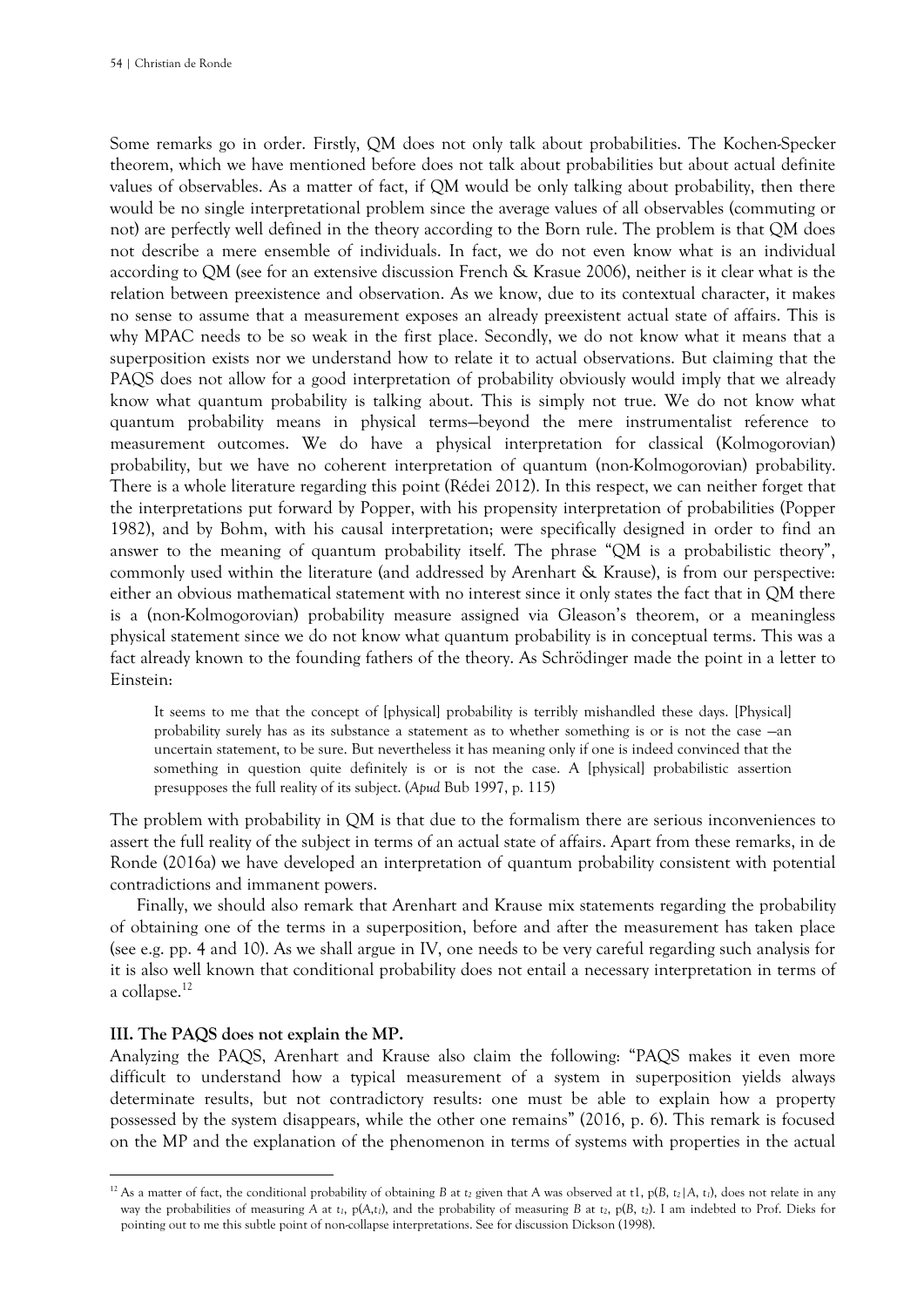realm of existence. However, as we have argued above, once we consider two different realms of existence, the question of effectuation cannot be posed exclusively in terms of actuality.

Arenhart and Krause claim that the terms which do not get actualized after measurement suddenly "disappear". But this is an interpretational stance with respect to the Projection Postulate which is not self-evident and presupposes the idea of a "collapse"; i.e., a physical process that is not described by Schrödinger's evolution. Our previous example provides an intuitive non-collapse interpretation of what is going on. The immanent power of Messi to score a penalty exists independently of its particular actual effectuation. What happens in actuality does not transform the power. Thus, when Messi actually shoots the penalty—due to the immanent cause—the power does not disappear. Messi can shoot as many penalties as he wishes or he can also choose not to shoot any penalty. Whatever he does in the actual realm his power will not cease to exist (in the potential realm of existence). We will come back to this interpretational maneuver in VI.<sup>13</sup>

#### **IV. Contrary to what is claimed by PAQS, contradictions are not observed in QM.**

From a realist perspective, observation cannot be regarded as a "self-evident *given*". As Einstein told to Heisenberg long time ago, from a realist perspective, "it is only the theory which decides what can be observed." In fact, the meaning of observation has remained a subtle point of debate, one at the heart of many interpretational problems of quantum theory. Arenhart and Krause have claimed—focusing once again on the MP—that: "For another disanalogy [of PAQS] with the usual case, one does not expect to observe a system in such a contradictory state: every measurement gives us a system in a particular state, never in a superposition." (da Costa & de Ronde, p. 10) But this is also true for physical objects with respect to identities. One does not observe identities either. Contradictions and identities are not observable, they are—on the contrary—the conditions of possibility which allow us to make sense of phenomena. As Hume had clearly exposed in his analysis of causation, our categorical understanding is not something "we find outside in the world" but, as Kant would later explain, something that we subjects impose in order to shape and configure our own experience. We do not see identities walking in the empirical world, neither have we observed the principle of non-contradiction.

Furthermore, we have already criticized the idea that observation in QM must be necessarily considered in terms of classical space-time experience (de Ronde 2014). When we say that according to Newtonian mechanics a cup falls to the floor accelerated at 9.8m in *t<sup>1</sup>* seconds, there is a coherency of the statement, of the concepts implicitly used (object, space, time, etc.), the formal prediction (according to the equation of motion) and experience itself. But in QM, because we do not have a coherent language that makes contact with the formal structure, experience is not really well defined. Instead, what we have is a weird discourse which constantly contradicts itself. When we talk about "quantum particles", we know in fact that QM does not really talk about "particles". Some people argue that "this is just a way of talking". As we have attempted to show in this paper, language and, more specifically, physical concepts determine a definite perspective regarding problems and their solutions articulating our possibilities to think about experience.

One cannot simply "observe contradictions". 'Contradictions', like 'identity' or 'causality', are not something that we "find outside in the world". They are instead the basic metaphysical presuppositions that shape our theories in order to comprise and make sense of experience. The fact that contradictions are observed, or not, needs to be addressed from the standpoint of a coherent interpretation of QM, something we still do not have. What we should recognize is that at the present stage of our knowledge, we do not even know what is the cause of a 'click' in an EPR type experiment (de Ronde 2014, pp. 104-105).

#### **V. The PAQS inflates unnecessarily the population of the world with contradictions.**

According to Arenhart and Krause:

<sup>&</sup>lt;sup>13</sup> For a more detailed analysis of the quantum measurement process see de Ronde (2017a).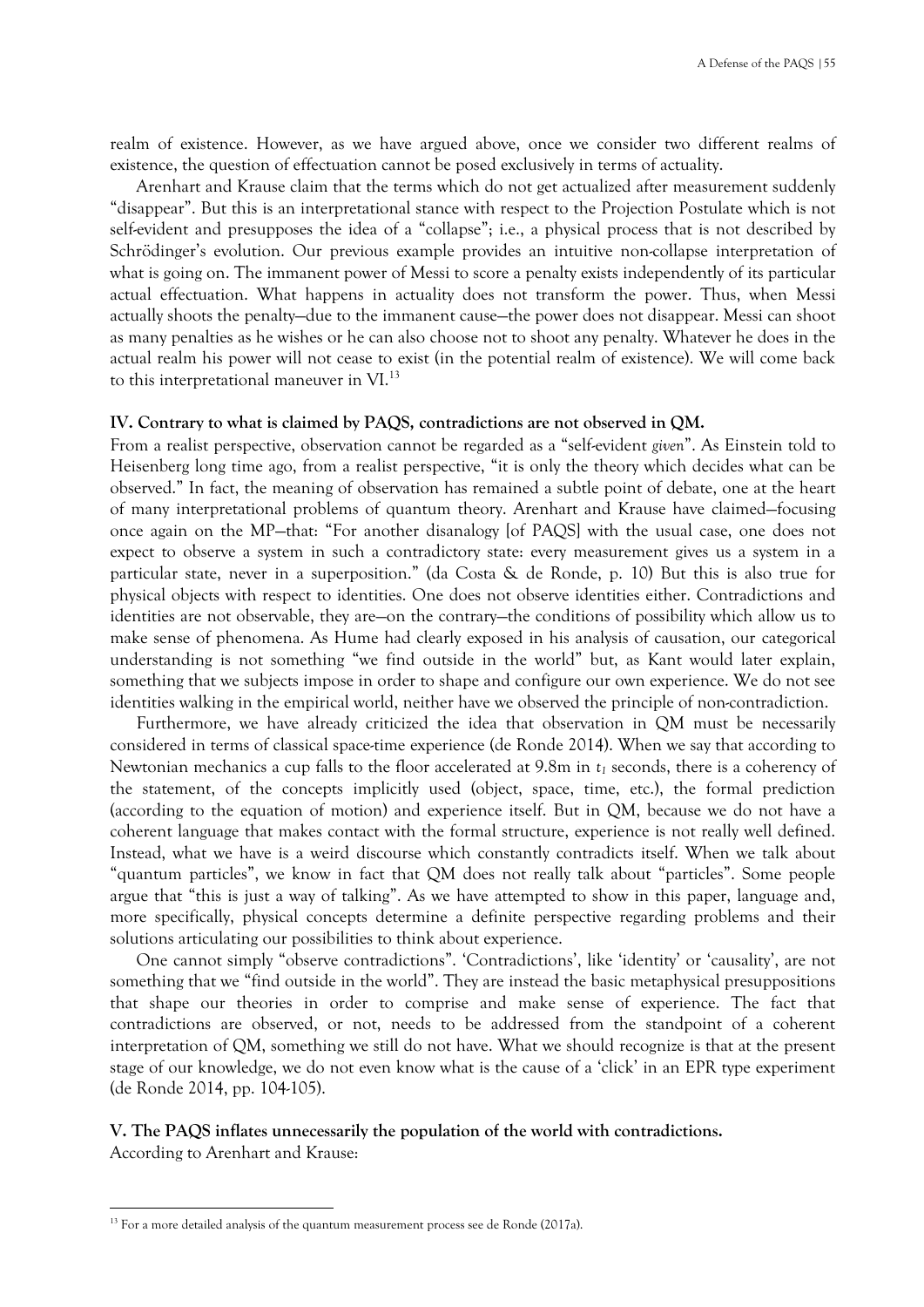[...] when one takes into account other virtues of a metaphysical theory, such as economy and simplicity, the paraconsistent approach seems to inflate too much the population of our world. In the presence of more economical candidates doing the same job and absence of other grounds on which to choose the competing proposals, the more economical approaches take advantage. Furthermore, considering economy and the existence of theories not postulating contradictions in quantum mechanics, it seems reasonable to employ Priest's razor—the principle according to which one should not assume contradictions beyond necessity (see Priest 1987)—and stick with the consistent approaches. Once again, a useful methodological principle seems to deem the interpretation of superposition as contradiction as unnecessary. (Arenhart & Krause 2016, p. 10)

On the one hand, Arenhart and Krause claim that there are more economical interpretations which do exactly the same job the PAQS does. But what is the job done by the PAQS? The PAQS brings forward the possibility to interpret all terms in the superposition as physically existent; supporting the fact that all terms can be 'described', 'put to interact' and 'be predicted' through the Born rule and the Schrödinger equation of motion. The price that the interpretations that follow the PAQS might need to pay is giving up the metaphysical equation: Actuality = Reality. Thus, the PAQS allow us to investigate, in formal terms, the possibility of considering a contradictory (potential) realm independent of actuality. The PAQS does the job of developing formally a realm in which all terms of the superposition are allowed to exist, regardless of actuality.<sup>14</sup> In the sense just discussed, and contrary to the claim put forward by Arenhart and Krause, the PAQS opens possibilities of development which have not yet been fully investigated.

It should be also clear that we are not claiming that all terms in the superposition are actual—as in the many worlds interpretations—overpopulating existence with unobservable actualities. What we claim is that PAQS opens the door to consider all terms as existent within a potential realm independently of actuality. We claim that just like we need all properties to characterize a physical object, all terms in the superposition are needed for a proper characterization of what exists according to QM. We do not believe that this is overpopulating metaphysically the world with contradictions, but rather an attempt to take into account what both the formalism of QM (in terms of its meaningful physical statements) as well as physical experience in the laboratory seems to be telling us.

Finally, it is important to remark that—as we discussed in IV—such contradictory potentialities are observable just in the same way as actual properties can be observed in an object. Potentialities can be observed through actual effectuations in analogous fashion to how physical objects are observed. We never observe all perspectives of a classical object simultaneously, we only observe—at most—the partial perceptual adumbration of an object (i.e., a subset of actual properties).

### **VI. The PAQS does not explain the vanishing of terms in the superposition after measurement.** Finally, according to Arenhart and Krause:

[...] a new problem is created by this interpretation [PAQS], because besides explaining what is it that makes a measurement give a specific result when the system measured is in a superposition (a problem usually addressed by the collapse postulate, which seems to be out of fashion now), one must also explain why and how the contradictory properties that do not get actualized vanish. That is, besides explaining how one particular property gets actual, one must explain how the properties posed by the system that did not get actual vanish. (Arenhart & Krause 2016, pp. 10-11)

Arenhart and Krause seem to assume that once the populated world of contradictions is measured all terms except one suddenly disappear. This implies an interpretation of the Projection Postulate in terms of a "collapse" (i.e., a physical interaction) of the quantum wave function. But, it is well known that such collapse interpretation is not necessarily the only possible interpretation. We are inclined to assume a non-collapse interpretation of the Projection Postulate while still considering the specificity of the actualization process in QM (see for discussion de Ronde, Freytes & Domenech 2014a).

<sup>&</sup>lt;sup>14</sup> Although we believe there is plenty of room to use the PAQS in many interpretations of QM, the author of this paper has argued elsewhere in favor of a non-collapse interpretation which considers the potential realm completely independent of actuality. We will discuss the particular relation of this interpretation to PAQS in da Costa & de Ronde (2015).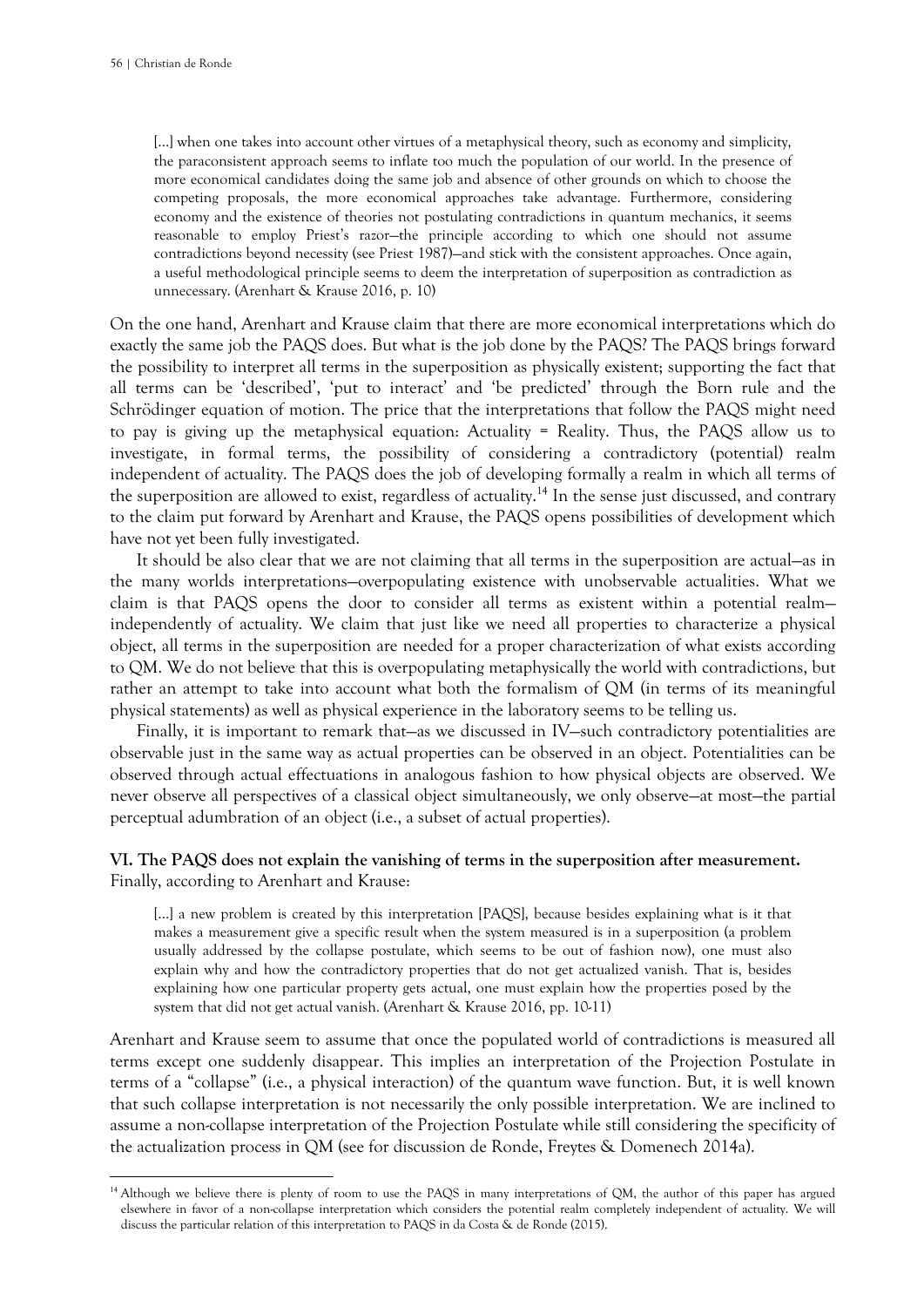We might also recall that this is an important point for modal interpretations. As Vermaas makes the point:

In modal interpretations the state is [...] not updated if a certain state of affairs becomes actual. The non-actualized possibilities are not removed from the description of a system and this state therefor codifies not only what is presently actual but also what was presently possible. These non-actualized possibilities can, as a consequence, in principle still affect the course of later events. (Vermaas 1999, p. 295)

In line with the non-collapse solution to the MP proposed by modal interpretations, PAQS might allow us to claim that the superpositions remain existent (in potentiality) independently of their measurement (in actuality).

## 5. Final remarks

Arenhart and Krause have also called the attention to the understanding of contradiction via the Square of Opposition. Elsewhere, together with Domenech and Freytes, we have also analyzed via the Square of Opposition the meaning of quantum possibility. We argued that the notion of possibility would need to be discussed in terms of the formal structure of the theory itself and that, in such case, one should not study the Classical Square of Opposition but rather an Orthomodular Square of Opposition such as the one explicitly developed in Freytes, de Ronde and Domenech (2012). In de Ronde, Freytes and Domenech (2014b) we provided an interpretation of the Orthomodular Square of Opposition in terms of the notion of potentiality. In a future work we plan to analyze the proposal of Arenhart and Krause and discuss the meaning of contradiction relating our Orthomodular Square of Opposition with the constraints implied by the modal Kochen-Specker theorem. We expect that this analysis will provide us with a better understanding of contradictions in QM.

As we have shown, the criticisms of Arenhart and Krause arise mainly by assuming the orthodox metaphysics of actuality to which we never committed ourselves. This metaphysical scheme precludes "right from the start" any paraconsistent development. In contradistinction, PAQS allows us to consider a contradictory (non-actual) realm in which all terms of the superpositions preexist to actual measurements. A conclusion which goes in line with our present understanding of the formalism and the impossibility to interpret superpositions in terms of ignorance. In turn, this may allow us to provide a physical interpretation in accordance to the latest technical and experimental developments that are taking place today (e.g., quantum computation, quantum teleportation, quantum information processing, etc.) which make use of the interaction of all terms in the superposition irrespectively of their actual effectuations.<sup>15</sup> It is important to remark that some new paraconsistent formalizations of quantum superpositions—which go in line with the original proposal presented in da Costa and de Ronde (2013)—are also being further developed (da Costa & de Ronde 2015, Eva 2016, Krause & Arenhart 2015).

We believe that science is about confronting the unknown, it implies a humble attitude with respect to experience and a critical understanding of the presuppositions we are willing to make. Science implies the creation and production of new ways of understanding reality; it is not about trying to justify that which we already know. But exactly because science has always taken advantage from opposite views and perspectives, we believe that our approach and line of research, although still speculative and in early stages of development, deserves the chance of being further developed.

<sup>&</sup>lt;sup>15</sup> In this respect, the PAQS goes in line, for example, with the ongoing research of the quantum group at Oxford University Computing Laboratory directed by Abramsky and Coecke and the projects about quantum interaction directed by Smets at Amsterdam University.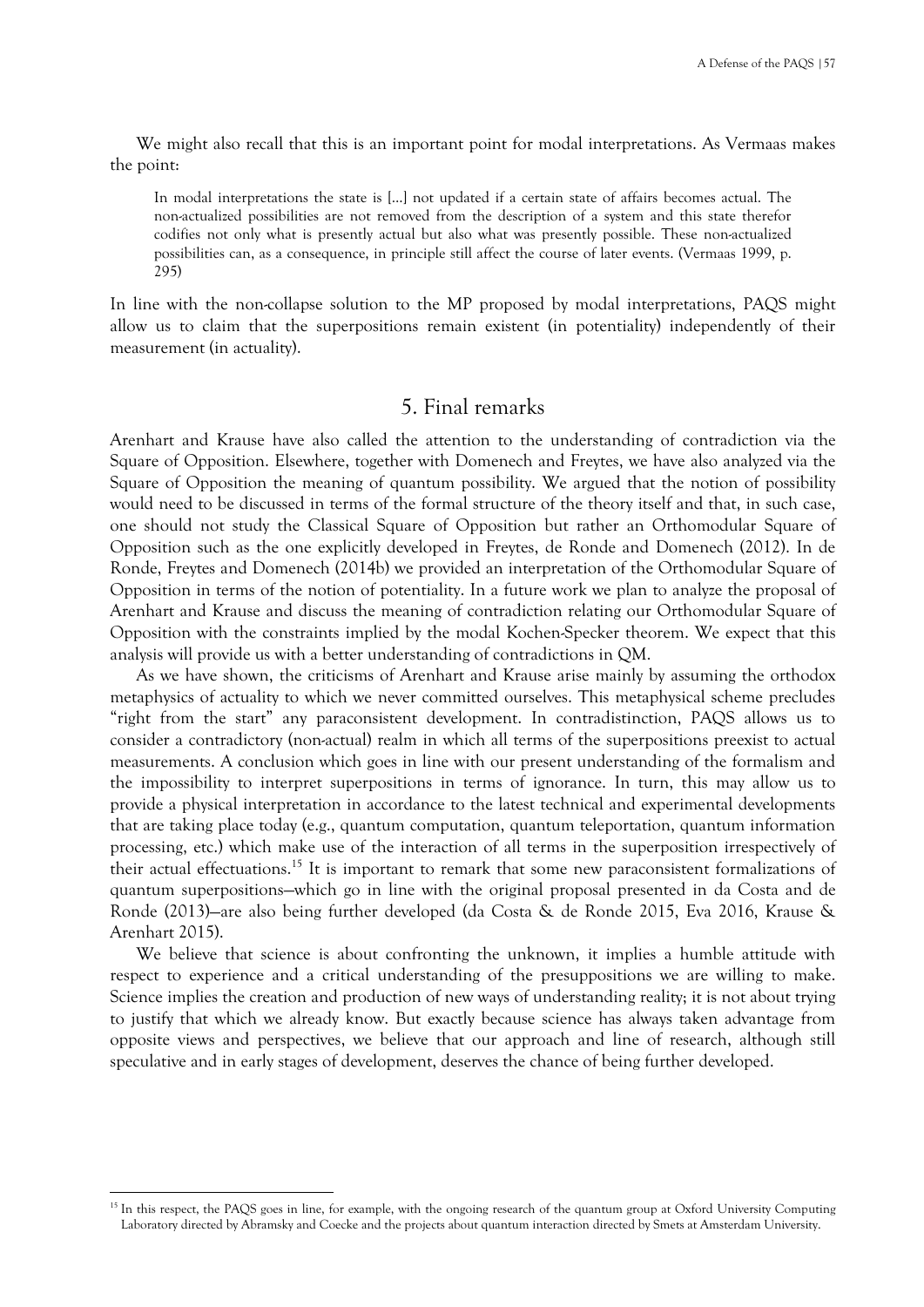#### References

- Arenhart, J. R. and D. Krause (2016), "Contradiction, Quantum Mechanics, and the Square of Opposition", *Logique et Analyse* 59: 273-281.
- Bernien, H., Hensen, B., Pfaff, W., Koolstra, G., Blok, M. S., Robledo, L., Taminiau, T. H., Markham, M., Twitchen, D. J., Childress, L. and R. Hanson (2013), "Heralded Entanglement Between SolidSstate Qubits Separated by Three Metres", *Nature* 497: 86-90.
- Bohm, D. (1953), "Proof That Probability Density Approaches  $|\psi|^2$  in Causal Interpretation of the Quantum Theory", *Physical Review* 89: 458-466.
- Bub, J. (1997), *Interpreting the Quantum World*, Cambridge: Cambridge University Press.
- Cartwright, N. (1989), *Nature's Capacities and Their Measurements*, Oxford: Clarendon Press.
- Coecke, B., Heunen, C. and A. Kissinger (2013), "Compositional Quantum Logic", in Coecke, B., Ong L. and P. Panangaden (eds.), *Computation, Logic, Games, and Quantum Foundations*, Singapore: Springer, pp. 21-36.
- Curd, M. and J. A. Cover (1998), *Philosophy of Science. The Central Issues*, New York: W. W. Norton & Company.
- da Costa, N. and C. de Ronde (2013), "The Paraconsistent Logic of Quantum Superpositions", *Foundations of Physics* 43: 845-858.
- da Costa, N. and C. de Ronde (2015), "The Paraconsistent Approach to Quantum Superpositions Reloaded: Formalizing Contradictory Powers in the Potential Realm", preprint.
- de Ronde, C. (2011), *The Contextual and Modal Character of Quantum Mechanics: A Formal and Philosophical Analysis in the Foundations of Physics*, PhD dissertation, Utrecht: Utrecht University.
- de Ronde, C. (2014), "The Problem of Representation and Experience in Quantum Mechanics", in Aerts, D., Aerts S. and C. de Ronde (eds.), *Probing the Meaning of Quantum Mechanics: Physical, Philosophical and Logical Perspectives*, Singapore: World Scientific, pp. 91-111.
- de Ronde, C. (2015), "Modality, Potentiality and Contradiction in Quantum Mechanics", in Beziau, J.-Y., Chakraborty, M. and S. Dutta (eds.), *New Directions in Paraconsistent Logic*, Berlin: Springer, pp. 249-265.
- de Ronde, C. (2016a), "Quantum Superpositions and the Representation of Physical Reality Beyond Measurement Outcomes and Mathematical Structures", submitted (quant- ph/arXiv:1603.06112).
- de Ronde, C. (2016b), "Probabilistic Knowledge as Objective Knowledge in Quantum Mechanics: Potential Powers Instead of Actual Properties", in Aerts, D., de Ronde, C., Freytes, H. and R. Giuntini (eds.), *Probing the Meaning and Structure of Quantum Mechanics: Superpositions, Semantics, Dynamics and Identity*, Singapore: World Scientific, pp. 141-178.
- de Ronde, C. (2017), "Causality and the Modeling of the Measurement Process in Quantum Theory", *Disputatio*, forthcoming.
- de Ronde, C. (2017), "Immanent Powers versus Causal Powers (Propensities, Latencies and Dispositions) in Quantum Mechanics", in Aerts, D., Dalla Chiara, M. L., Krause, D. and C. de Ronde (eds.), *Probing the Meaning of Quantum Mechanics*, Singapore: World Scientific, forthcoming.
- de Ronde, C., Freytes, H. and G. Domenech (2014a), "Interpreting the Modal Kochen-Specker Theorem: Possibility and Many Worlds in Quantum Mechanics", *Studies in History and Philosophy of Modern Physics* 45: 11-18.
- de Ronde, C., Freytes, H. and G. Domenech (2014b), "Quantum Mechanics and the Interpretation of the Orthomodular Square of Opposition", in Béziau, J.-Y. and K. Gan-Krzywoszynska (eds.), *New Dimensions of the Square of Opposition*, Munich: Philosophia Verlag, pp. 223-242.
- de Ronde, C., Freytes, H. and G. Domenech (2014), "Quantum Logic in Historical and Philosophical Perspective", *Internet Encyclopedia of Philosophy*, URL = http://www.iep.utm.edu/qu-logic/.
- Dickson, W. M. (1998), *Quantum Chance and Nonlocality: Probability and Nonlocality in the Interpretations of Quantum Mechanics*, Cambridge: Cambridge University Press.